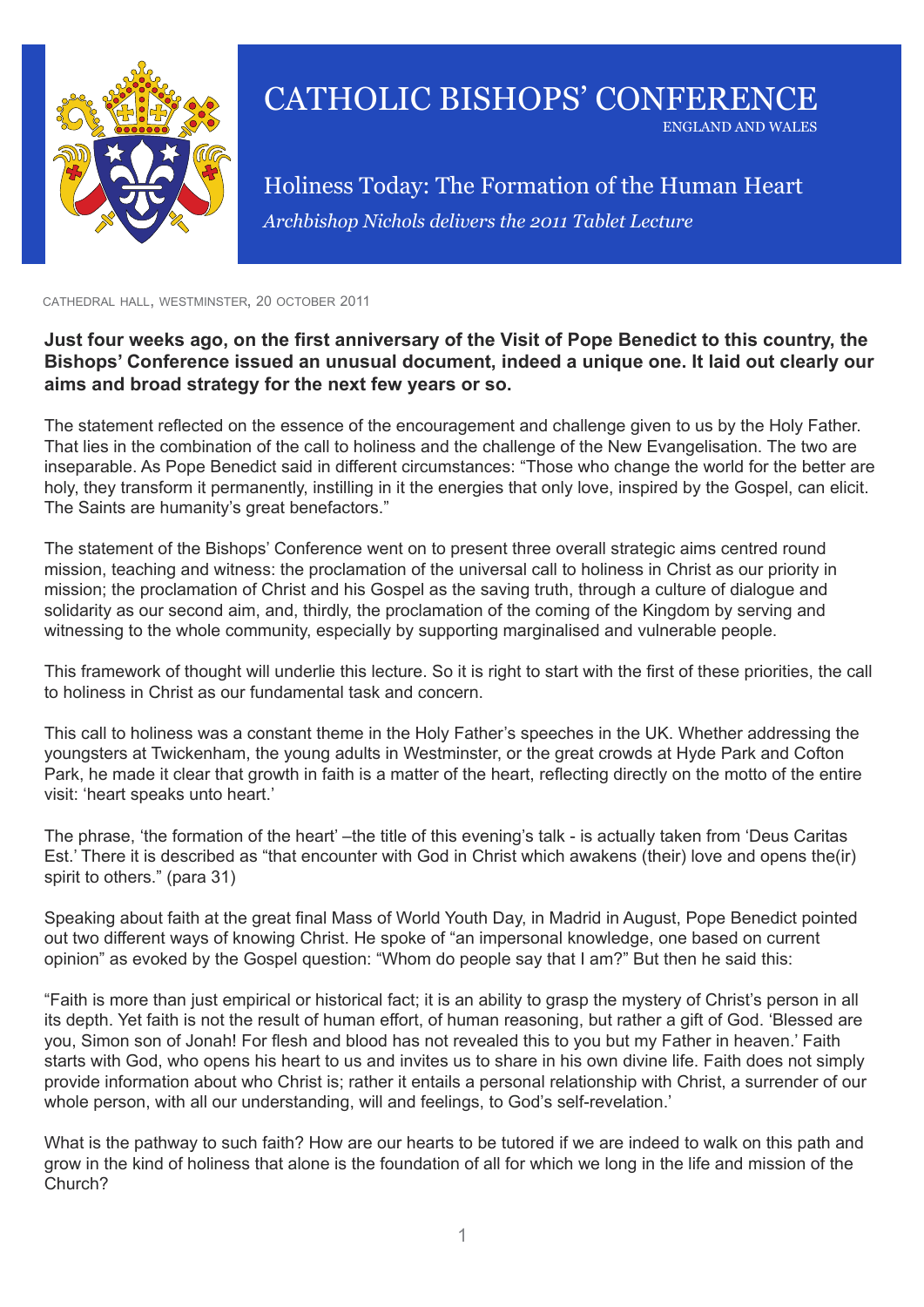In attempting to respond to this question I would like to turn to an unlikely source: to a young Dutch woman, brought up without any religious faith although in a Jewish context, many years ago now. Her name is Etty Hillesum and many of you may have met her already, like me, through her writings. Yet they are so luminous that I have a sense of a far more personal knowledge. (cf 'Etty Hillesum: A Life Transformed' Patrick Woodhouse 2006)

She was born in 1914 and grew up in Amsterdam, living within a dysfunctional family, experiencing great emotional instability and a fairly chaotic sex and social life. Yet, in a two and a half year period from February 1941 to her death in November 1943, she came to a remarkable inner freedom and faith. She did so, initially, through a process of counselling and therapy through which she came to understand herself deeply. But the profound transformation within her came about through her discovery of the practice of silent contemplation, silent presence before the inner mystery of her life, which she came to recognise as God.

This is remarkable enough but what is more astonishing is that she made that journey in the harsh circumstances of the Amsterdam at that time: during the relentless persecution of all Jews and during her work in the transit camp of Westerbork, where Jews were held for transfer to death in Auschwitz.

Throughout her time of introspection and personal growth, Etty never wavered in her attention to those who were suffering. She was a daily angel of compassion and love in increasingly desperate circumstances. She rejected the possibility of escape for herself, choosing rather to stay with her people and face the certainty of death. At the same time, her diaries and letters are a remarkable testimony to her inner journey of faith and to her inner strength of which was never broken. On the contrary, she continued to exalt in the goodness of God even in the face of such utter degradation and death. Her final communication with us came when she herself was herded onto the death train, together with her parents and her brother. Then she sang with love and managed to thrust out of the cattle wagon one last message of hope in God.

In her writings she tells of the gradual way in which she became aware of and entered that inner space which is the place of our spiritual lives. She learned to be silent and still before herself and the reality of God. She spoke of it in these terms: "….time after time one must gather oneself together again around one's very centre. Herding together the disorderly flock of …thoughts, emotions, sensations…like the good shepherd."

In this journey of inner discovery, she learned, as we must, to receive rather than describe and analyse. She learned the importance of our contemplative faculty saying: "You must live and breathe with your soul….if you live by your mind alone yours is but a poor existence." Her daily effort, then, was expressed in this learned conviction: "I have assigned an ever larger dwelling place for You… the powerful centre which spreads its rays to the outermost boundaries."

There is so much we can learn from this young woman about the life of the spirit within us. But one thing has left an indelible impression on me. It is this.

Etty talks about a particular outward expression of this inner journey. She speaks about kneeling. She is not talking about kneeling in church, for she never did so. It would seem that most of her kneeling was done in the bathroom. But she is so eloquent in finding and describing this outward expression of her inner contemplation, of her inner joy and freedom. Listen to some of her words about kneeling:

"It is as if my body had been meant and made for the act of kneeling. Sometimes, in moments of deep gratitude, kneeling down becomes an overwhelming urge….a gesture embedded in my body, needing to be expressed…..When I write these things down I still feel a little ashamed, as if I were writing about the most intimate of intimate matters. Much more bashful than if I had to write about my love life. But is there indeed anything as intimate a man's relationship to God?"

"Some time ago I said to myself, 'I am a kneeler in training'. I was still embarrassed by this act, as intimate as gestures of love that cannot be put into words…..except by a poet."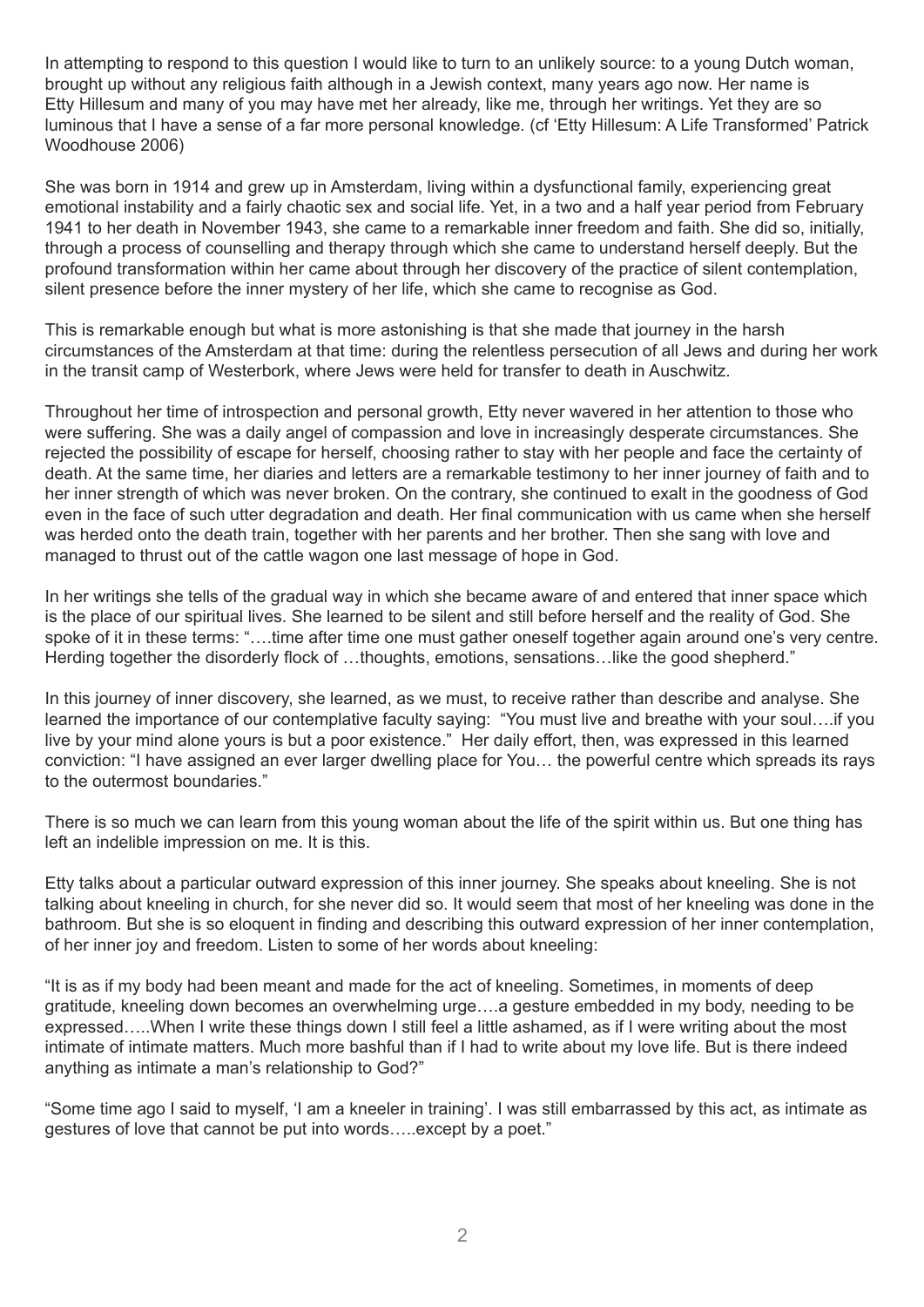When, on 4 July 1942, a new raft of regulations were introduced against the Jews in Amsterdam, she writes: "I suddenly had to kneel down on the hard coconut matting in the bathroom, my head bowed so low that it nearly rested on my lap…I could remain like that for days, my body like the safe walls of a small cell, sheltering me right in its middle."

And again in October: "They are merciless, totally without pity…..I suddenly had to kneel down on the hard coconut matting in the bathroom, and the tears poured down my face. And that prayer gave me enough strength for the rest of the day."

She describes kneeling "as an expression of what is still a deeply searching spirit." Kneeling becomes, for her, the outward expression of "allowing myself to be led not by anything on the outside but by what wells up from deep within me."

Here, I think, is the beginning of a model of our common quest for holiness, a way of tutoring of the heart. And, in Etty, it bore much fruit.

In her writing and in her living she describes that fruit:

This kind of prayer sustains the daily conviction that at the root of the human heart lie goodness and love.

It helps develop a personal sense of vocation, even destiny.

In Etty's life, this dialogue of the heart raised in her a readiness to bear sorrow, such that she could write: "Give your sorrow all the space and shelter in yourself that is its due."

And the same with compassion, a gift she never withdrew from those in need. The compassion, she said, which rises from such prayer shows that "there are no frontiers between suffering people". In this way, in the prison camp and even on the train to Auschwitz she was able to overcome every sense of condemning others or hating them.

And then, even more remarkably, her prayer gave rise within her to a keener eye for beauty in so many things and places. Because of this inner dialogue she was always harkening, listening, to all reality. She wrote of the beauty of the flowers just beyond the perimeter of the prison camp – a beauty that would sustain her through the day. She even spoke of the fleeting glimpse of compassion she could detect in the eye of the hard and merciless prison guard, such that she nurtured a love and a prayer for him too.

Her inner life of prayer, then, bore fruit in a sense of the goodness of life, a sense of vocation, a readiness to bear sorrow, the gift of compassion and attentiveness to the hidden beauty of life. But that is not all.

The fruit of her prayer brought her to an eloquent and enlightening appreciation of the nature of God's presence in the world. As she struggled with the question of where was God in the midst of the holocaust she came to this proclamation: "God's chosen way is helplessness. This is the only way in which God can be with us – in God's own helplessness. In this way God helps us. God becomes a vulnerable presence to be looked after and cherished in the human heart." And "if we care enough, God is in safe hands with us despite everything."

## She prayed:

"You cannot help us but we must help you and must defend Your dwelling place within us to the last. There are, it is true, some who, even at this late stage are putting their vacuum cleaners and silver forks and spoons into safekeeping instead of guarding you dear God. And there are those who want to put their bodies in safekeeping but who are nothing more now than a shelter for a thousand fears and bitter feelings. And they say, 'I shan't let them get me into their clutches.' But they forget that no one is in their clutches who is in Your arms."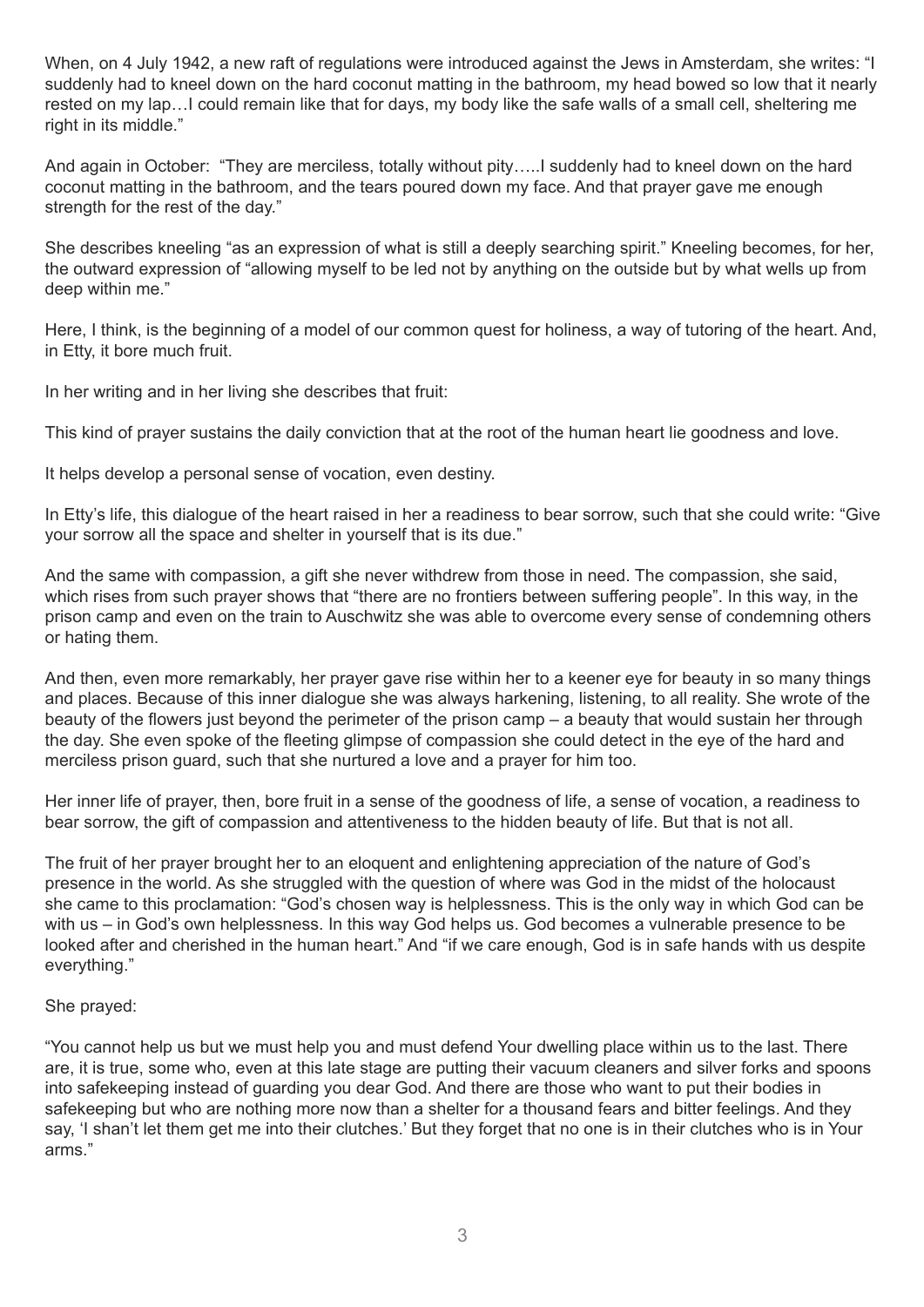At moments such as these, I am struck by how close she stands to the fullness of Christian revelation. The deepest desire in my heart would have been to turn with Etty and face Jesus, on the cross. This she did not do; maybe she could not have done so. But that revelation of Jesus as the truth about God and the truth about ourselves was on the threshold of her experience.

What is particularly fascinating about Etty's experience is that is resonates strongly with Blessed John Henry Newman's insights about our human conscience. To appreciate this we must remember that for Newman 'conscience' has far more than a moral dimension to its meaning. Rather, it is an awareness of a mysterious other in one's own self-awareness, which may be better described as a 'consciousness' - a consciousness of the divine presence within the very depths of our being, of our hearts, calling us to an ever deeper interior life. Moreover, Newman holds that though such a 'conscience' should especially characterise the Christian life, the capacity for such an awareness of God is the property of every human heart. It is inscribed into our very human nature and is indeed the basis for 'natural' religion. (cf. Keith Beaumont, 'Introduction' and 'Prologue: Newman as theologian and spiritual guide' in 'John Henry . Newman: Doctor of the Church' ,Family Publications, 2005)

Newman also wrote of his first experience of conversion as being the step from this 'natural religion' to a personal relationship with the Lord. At that moment, in his youth, he became convinced of the true presence of two luminously self-evident beings, the self and the Creator. (cf 'Newman and Conversion', ed. Ian Ker DLT p.25) He became convinced that what was central to life was the personal relationship between those two.

If we can create the times and spaces to cultivate this human conscience wherein the divine is discovered, for people to search their hearts, fine tune their spiritual ears as it were, then they will hear the voice of God who wants to communicate himself to them even more fully.

Then the heart will be well prepared to receive the gift of Revelation, that gift which grants us an awareness of God who not only transcends the capacities of our unaided human nature, not only satisfies our deepest human desires in a manner beyond our imaginings, but does so by opening for us in Jesus Christ the personal relationship in which we can find the true and startling fullness of faith.

Our spiritual quest and formation, then, has to be shaped by our relationship with Jesus, a relationship formed and sealed in our baptism and strengthened in the sacraments.

The renewal of this quest may be assisted by turning to another central aspect of Blessed John Henry's teaching described as his "most fundamental theological rediscovery": the indwelling of the Holy Spirit. (Ian Ker, 'John Henry Newman', OUP, 1988, p 91) This, I suggest, is the key aspect of our theology which is to shape the formation of our hearts.

Newman writes beautifully of the Spirit in us and we in the Spirit as the Holy Spirit pervading us as sweet perfume enfolds a robe. This indwelling of the Holy Spirit is the source of the holiness to which we are all summoned. For the Holy Spirit enables us to contemplate God as Father and adore him with a pure heart; pure not primarily because of our goodness or innocence, but because it has become the Father's Temple, and pure, too, because it is one with the heart of the Son. The Holy Spirit, at once the Spirit of the Father and the Spirit of the Son, turns us constantly toward Christ. And Christ, in his turn, by virtue the same Spirit, makes his home in us, becoming an interior presence saving us from within.

When in faith we surrender to the Holy Spirit and permit Christ to enter into us we are transformed, recreated, into Christ. We become –without anything of our human nature being destroyed - partakers of the divine nature! This is why Christ was conceived of the Holy Spirit, why God became man that we might be deified! Such is the holiness to which we are called: nothing less than our hearts being formed into the very heart of God.

This nurturing, or transformation, of the human heart we must pursue through a deepening of our life of prayer. Only prayer roots us in Christ. Only prayer sustains the poise and purpose in life that befits a witness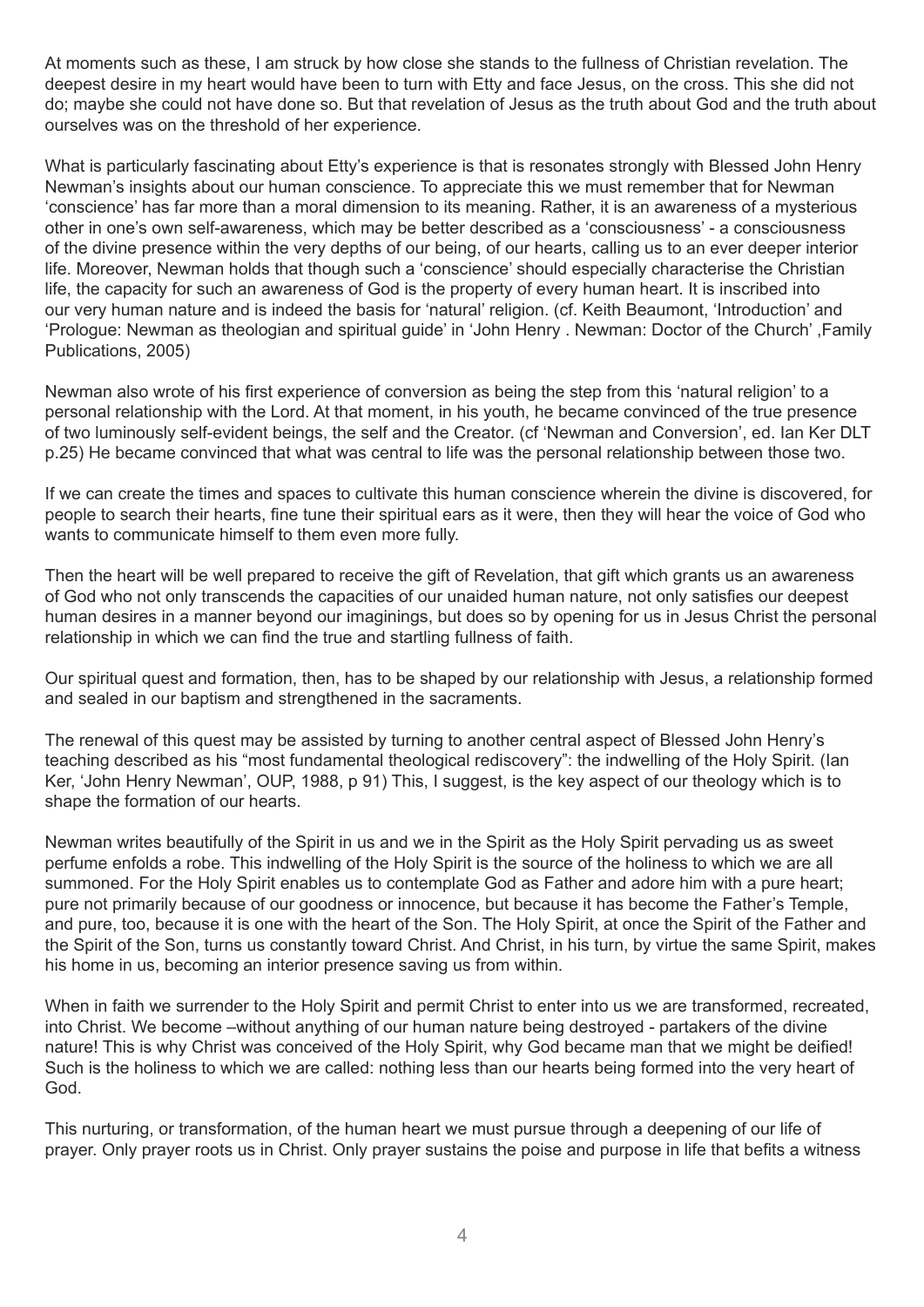to the reality of God's presence. Only prayer produces reverence for all things holy. Only prayer sustains the space and silence our spirits need if we are indeed to be guided and formed by God's Holy Spirit. As Cardinal Newman said: without prayer we cannot "radiate Christ; we become just another 'clashing symbol' in a world filled with growing noise and confusion."

This means that every one of us is called to renew in our lives the practice of daily prayer.

For this to be so, prayer has to be central to the life of every family, between children, parents, grandparents and friends. Only prayer gives true depth to family life. I recall the family rosary we recited regularly – even if reluctantly – at home. This may or may not suit everyone today. But what is essential are moments of quiet reflection, moments of shared prayer, accompanied by outward gestures of a shared faith. My parents gave me the simple blessing of the sign of the cross on my forehead along with their goodnight kiss. It became the sealing moment of the day, the context for sleep and the sure sign of the hidden goodness of God's love. Such habits of shared reflection, prayer and blessing, I suspect, are best established between couples even before their children are born. A life in which the presence of God and our trust in God is explicitly signalled and proclaimed is a life which is open to that extra dimension, that extra gift of the indwelling of God's Holy Spirit.

It was not by chance that the first project of the Bishops' Conference in support of family life was entitled 'Home is a holy place' and involved an exploration of all the ways in which the life of the spirit and the life of prayer are nurtured in the daily life of families. We still have to build on this, parish by parish, family by family.

Incidentally, it is instructive that following the Pope's visit, research showed that the most profound effect of the Visit on people was in the way they saw their family. One in three people said they would make family a bigger part of their lives. This translates into over 10 million adults saying they would think again about the time they committed to their families.

Research undertaken for this anniversary of the Papal Visit again showed the family to be central to people's concerns. When asked about the Church's role in British society, it was the promotion and support of family life that was by far the favoured response.

The challenge of promoting and developing the life of prayerful faith also faces our schools. I constantly rejoice in the great variety of ways in which so many Catholic schools keep in focus this spiritual dimension. I thank our teachers for all they do and I encourage them to be role-models of prayer. There are ready routines of primary school prayer with the 'prayer corners' to be found in most classrooms. As youngsters grow up this is seen in other ways: the patterns of prayer and sacramental celebrations in school life; creative expressions of prayer in music and dance; the search for the spiritual in the study of other religions; the wonderful participation of so many youngsters in special events and trips which can form such a powerful experience of the 'things of the heart'.

World Youth Day is a classic example. One of our young women wrote in these terms of her experience of Madrid this summer:

"While the educational sessions were extremely helpful in the practical aspects of my faith, I found the real life altering moments were in the incomprehensibly vast crowds as we welcomed Pope Benedict, prayed the Stations of the Cross and slept under the stars before celebrating Mass with the Pope the following morning. When the rain began that night in the airfield, two million people prayed for it to stop to allow for Adoration, and at the sight of the Blessed Sacrament – it did! I had never experienced such a crowd of young people so united and firm in their faith.

While the British media was disparaging the youth for their riotous behaviour, I had never had so much hope for our future. I quickly realised God was leading me in this pilgrimage; God wanted me in Madrid. Now my faith will never be the same and I am so thankful."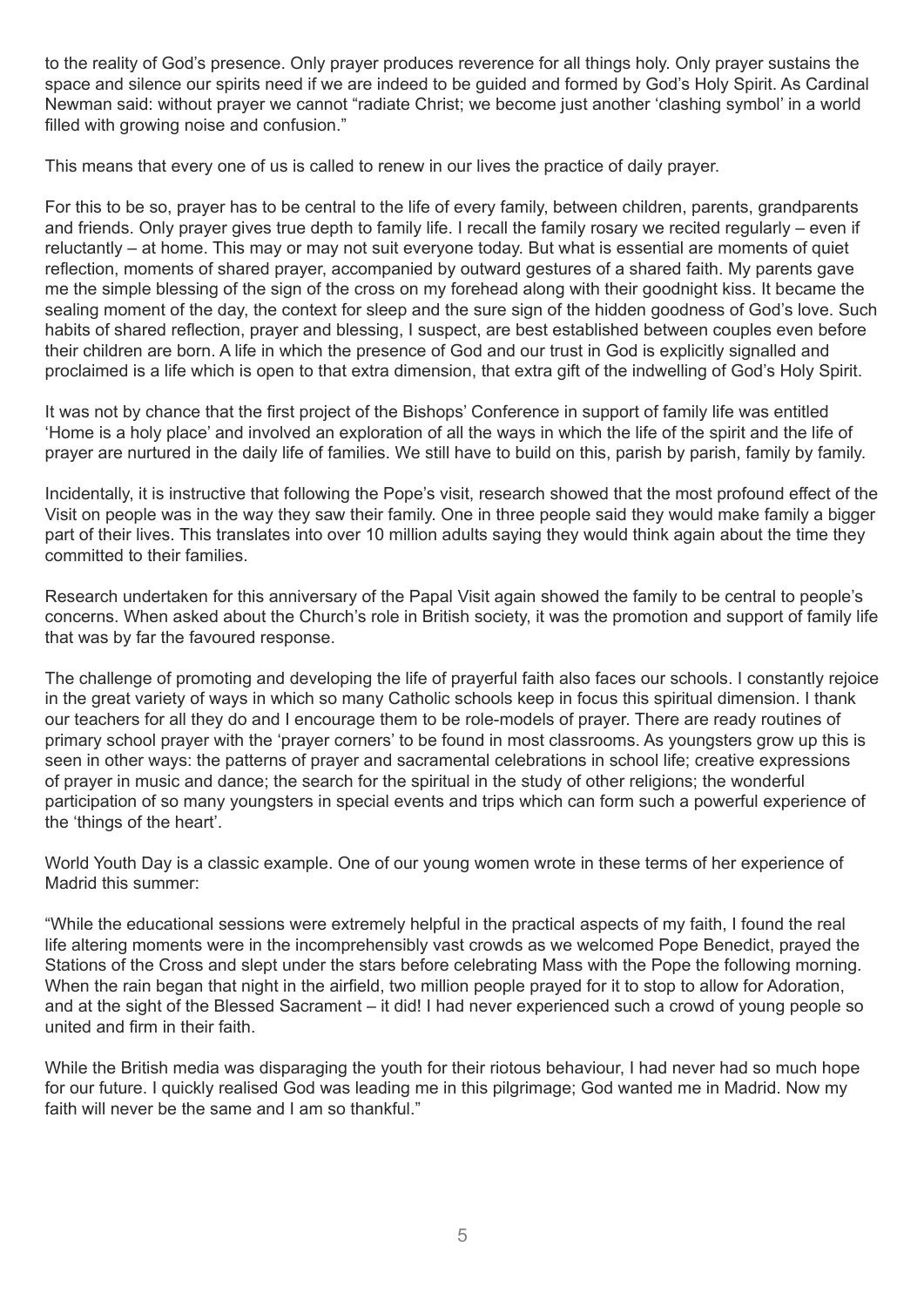Another, when asked to explain the secret of this powerful experience said: "Catholic is what we are, not something we belong to!" That sense of common, inner identity, as opposed to a sense of membership of an organisation, is something for many of us to rediscover. Being a Catholic is a way of life, not a set of membership duties. Being a Catholic is expressed in everyday actions, the habits of a maturing faith, actions of devotion, kindness and, indeed, self-denial, actions which are willing expressions of our love of the Lord who alone is the source of our joy and freedom. These daily routines and actions are the true formation of the heart. They confirm the inner reality of our faith. Without them our faith is unlikely to deepen.

This means that we do well to think of our parishes, first and foremost, as being schools of prayer, places and communities in which we are encouraged in prayer, tutored in prayer and all contribute to prayer. The rich flowering of so many different ways of prayer and devotion can rightly find their place in our parish life. Prayer which is truly formed in the faith of the Church, and truly expresses that faith will enrich our shared life. And surely there is to be a special place in our prayer, in every parish, for Eucharistic Adoration. It hardly needs saying that in praying the Mass our hearts enter into profound communion with God's heart. And when that communion is wounded we must pray for healing. Such prayer is answered in the Sacrament of Penance, where hearts are set free to pray all the more joyfully. Prayer, then, is the foundation of all. Through prayer we can become ever more conscious of our dignity as a priestly people, "called to consecrate the world to God through lives of faith and holiness." (Pope Benedict XVI, Westminster Cathedral, Sept 2010)

But we have a job to do in taking this perspective into the public forum. So the second task we have set ourselves is that of teaching, especially by dialogue and solidarity. At the centre of this dialogue is the quest for a true understanding of the human person.

Perhaps the greatest arena we have for this, as a Church, is our Catholic education. Here, it seems to me, most public discourse about education centres ultimately on this very point which we are exploring.

When we think of a youngster, at home or in school, what do we see?

Well, we see someone whom we hope will become a responsible adult member of society, someone who embraces duties and responsibilities and respects the needs and rights of others.

We also see a person whom we hope can develop their talents and abilities to become a productive member of society, able to contribute to economic and social success for the common good of all.

We also see a person who has a personal vocation, a call to the fullness of life and love, often expressed in profound friendship, in marriage, in a religious dedication. We hope that this level of mature commitment will be part of what lies ahead for each of our youngsters.

But we also have to keep in mind that every youngster is also a spiritual being, called to know and love God made visible in Christ Jesus, and to be happy with God for all eternity after earthly death. To live without this perspective is to see life without its extra dimension. I am no expert on 3D television and films. But I suspect the gift of our Christian faith is a bit like donning the 3D glasses and seeing everything in its full richness. The same reality is seen by all. But the eyes of faith bring a new and enhancing vision in which we do indeed see life whole.

Great teachers of the life of the heart, of the spiritual dimension of our nature and of the fruitfulness of that spirit in action are eloquent in this task of 'seeing life whole'. It corresponds to the famous prayer of Pope St Gregory the Great when he asked for 'the grace to see life whole and the power to speak effectively of it', for love of the Lord.

Our Catholic faith, illuminating reason, shapes that sight and fashions this task. We see life whole when we recognise the true nature of the unborn child. We see life whole when we recognise that the well-being of every human person has to be at the centre of our economic life, the ultimate purpose of our striving and the measure by which we are to judge success. We see life whole when we recognise the limited value of our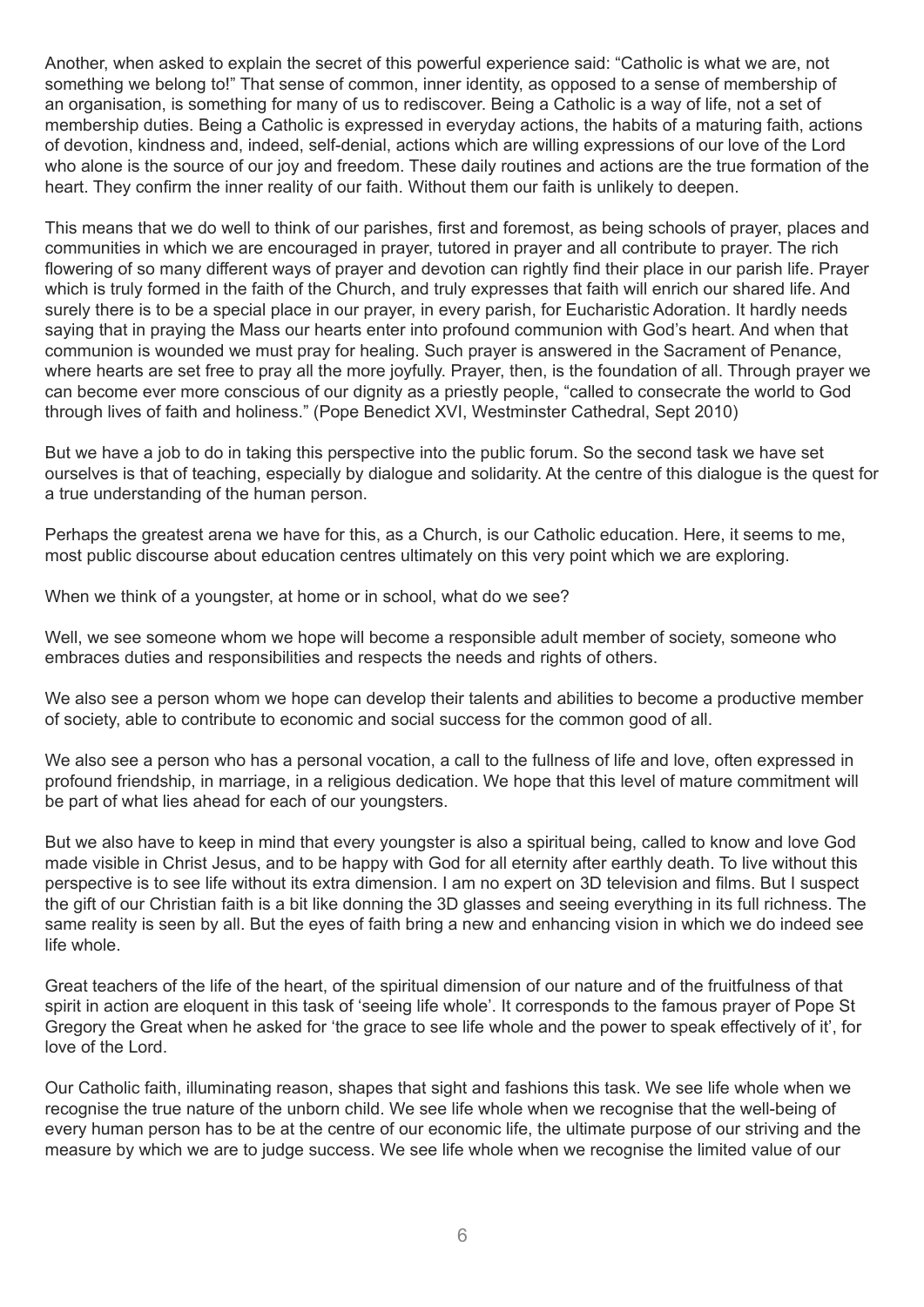personal experience as the criterion of moral truth. We see life whole when, in sickness and terminal illness, we both treasure life as it is and do not fear death when it comes, so that we neither deny the dignity of life at its endings, nor fail to welcome our journey to God when He calls.

In this searching for the capacity to see life whole, aided by the dialogue between faith and reason, it is important to hold on to the contemplative quality of both of those partners. The contemplation of faith we have been reflecting on. But there is a contemplative aspect to reason, too, which can easily be lost. Indeed, this happens in a narrow positivist understanding of reason and of truth, when they are understood to be based on the empirical evidence alone. In this way, reason and truth become based on the findings of science and of physical observation. Of course empirical evidence has a crucial part to play, but left to that alone, our reason becomes a kind of scientism.

One example of this can be seen when the notion of 'nature' and 'natural law' is taken to mean the observable patterns of human behaviour and development. Dialogue between Christian teaching and evolution theories illustrate that. But the true notion of natural law is more the product of contemplation than observation and scientific analysis. It is about philosophy more than biology. Only by contemplation, reflection, do we come to an understanding of what is meant by our deepest human nature and the claim it has on us.

Pope Benedict addressed this issue in his address to the German Parliament. There he spoke of how reason (or conscience) and nature were "the universally valid source of law". He described conscience as "nothing other that Solomon's listening heart, reason that is open to the language of being" and traced the breakdown in this structure to the emergence of positivist understandings of both nature and reason, both subject to the rules and limitations of science. Dramatically he described the effects of relying only on positivism, which recognises as objective nothing beyond function, as like living in "a concrete bunker in which we ourselves provide lighting and atmospheric conditions, being no longer willing to obtain either from God's wide world." Then he continues: "And yet we cannot hide from ourselves the fact that even in this artificial world we are still covertly drawing upon God's raw materials, which we refashion into our own products." Then his appeal: "The windows must be flung open again, we must see the wide world, the sky and the earth once more and learn to make proper use of it." Then the question: "How can nature reassert itself in its true depth, with all its demands, with all its directives?" He continued: "The importance of ecology is no longer disputed. We must listen to the language of nature and we must answer accordingly…Man too has an ecology that he must respect and that he cannot manipulate at will. Man is not merely self-creating freedom. Man does not create himself. He is intellect and will, but he is also nature and his will is rightly ordered if he respects his nature, listens to it and accepts himself for who he is, as one who did not create himself. In this way, and in no other, is true human freedom fulfilled."

Throughout this address, Pope Benedict alluded to the one gift essential to the ruler, the one gift for which Solomon prayed: the gift of a listening heart "so that he may govern God's people and discern between good and evil." (1 Kings 3.9) In our public discourse, and in the part in it which the Church can play, we need much more of this quality: a listening heart, listening to the deepest patterns and reasons which bring us into touch with our shared human nature rather than our individuality, into touch with the spiritual realm rather than just the positivism of logic and science, into touch with the Wisdom which is God, the Creator Spirit, which makes of our nature not just an 'is' but also an 'ought', not just an experience but also a command, which, in the tumult of our emotions and efforts, we may find difficult to discern and obey.

The fashioning of a listening heart is a crucial part of our desire to engage with society.

This is so also for the third aspect of our reflection on the challenge left to us by Pope Benedict: the proclamation of the coming of the Kingdom by the support of vulnerable and marginalised people.

'Deus Caritas Est' makes clear that the work of the Church and its agencies in the relief of poverty and need of every kind must always be work springing from the love of Christ. The 'formation of the heart', in its encounter with Christ, means that "love of neighbour will no longer be a commandment imposed". It will not be aligned to an ideology or political party, nor is it an act of prosyletism. I quote: "Those who practise charity in the Church's